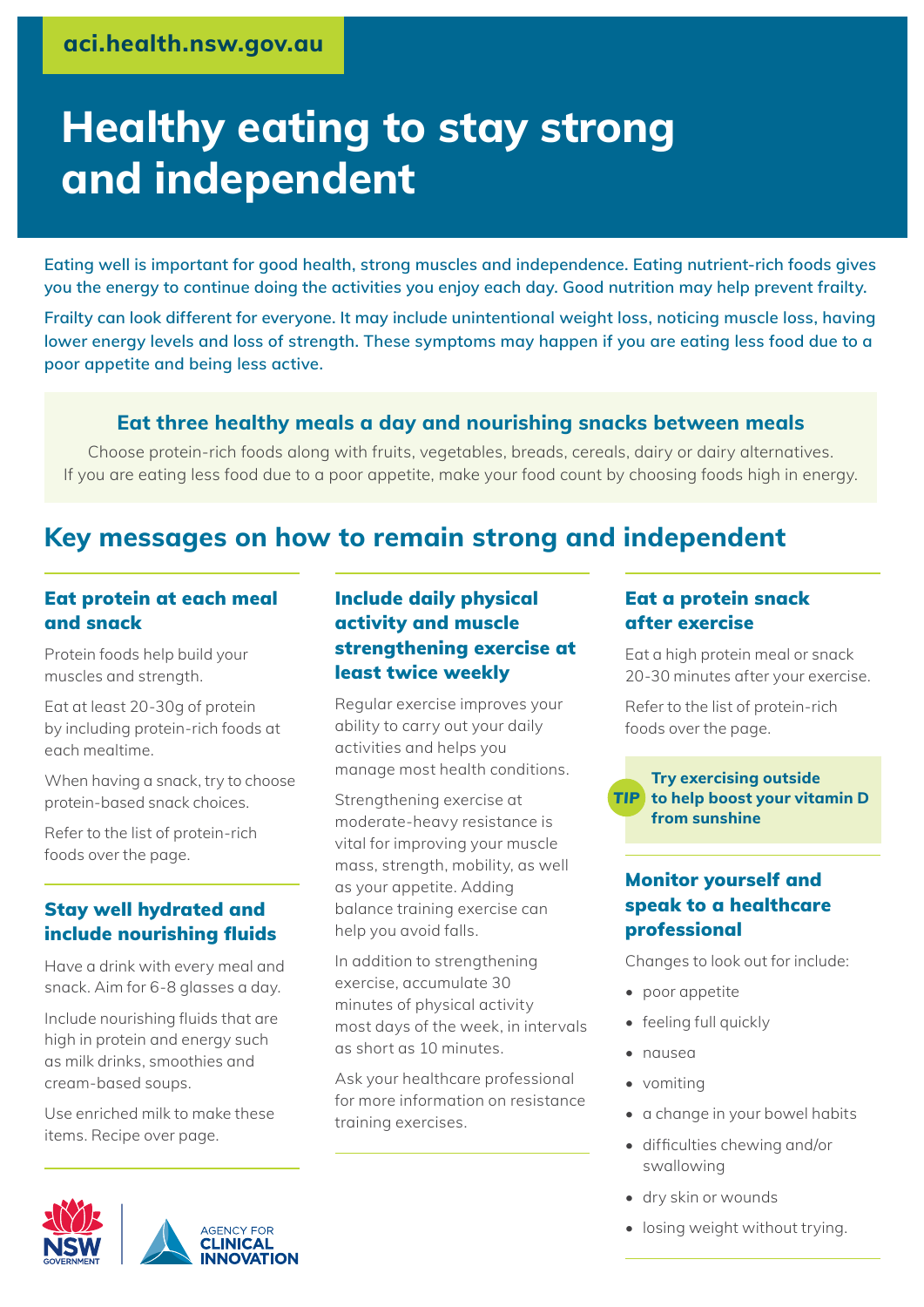# **Foods which are high in protein and energy**

| <b>Protein-rich foods</b>                                                                                                                                                                                                                                                                                                                     |                                                                                                                                                                                                                                                                                                                                                                                     | <b>High-energy foods</b>                                                                                                                                                                                                                         |                                                                                                                                                                                                                                                                                   |
|-----------------------------------------------------------------------------------------------------------------------------------------------------------------------------------------------------------------------------------------------------------------------------------------------------------------------------------------------|-------------------------------------------------------------------------------------------------------------------------------------------------------------------------------------------------------------------------------------------------------------------------------------------------------------------------------------------------------------------------------------|--------------------------------------------------------------------------------------------------------------------------------------------------------------------------------------------------------------------------------------------------|-----------------------------------------------------------------------------------------------------------------------------------------------------------------------------------------------------------------------------------------------------------------------------------|
| <b>Choose</b><br>one of these at<br>each main meal.                                                                                                                                                                                                                                                                                           | <b>Choose a combination</b><br>OR<br>of 2-3 of these at<br>each main meal.                                                                                                                                                                                                                                                                                                          | <b>Ideas to make food</b><br>higher in energy                                                                                                                                                                                                    | <b>High-energy</b><br>snack ideas                                                                                                                                                                                                                                                 |
| These contain approx.<br>20-30g of protein in a serve<br>Aim for 100g cooked<br>serve or use the size of<br>your palm as a size guide:<br>$\bullet$ Beef<br>• Chicken<br>$\bullet$ Lamb<br>$\bullet$ Pork<br>• Prawns<br>$\bullet$ Fish<br>• Tempeh<br>• Cottage cheese<br>$(1/2$ cup)<br>$\bullet$ Enriched milk drink*<br>$(1 \text{ cup})$ | These contain approx.<br>10g of protein in a serve<br>In addition, choose 1<br>at each snack time.<br>• Eggs $(x 2)$<br>$\bullet$ Tofu (100g)<br>• Cheese slices $(x 2)$<br>• Milk (cows or soy)<br>(1 cup)<br>• Baked beans (1 cup)<br>• Chickpeas or lentils<br>$(1 \text{ cup})$<br>• Mixed nuts (50g)<br>• Custard (1 cup or<br>small tub)<br>• Yoghurt (1 cup or<br>small tub) | • Add oil in cooking<br>• Add butter or<br>margarine to<br>mashed potato, other<br>vegetables and bread<br>• Choose full-fat dairy<br>foods<br>• Add mayonnaise,<br>cheese or avocado<br>to sandwich fillings<br>• Add creamy sauces to<br>meals | • Biscuits and cakes<br>• Dairy-based desserts<br>• Sweets, such as<br>chocolate and lollies<br>• Chips, crackers and<br>other savoury snacks<br>• Cheese and crackers<br>• Dips<br>• Peanut butter<br>• Savoury crackers<br>with avocado<br>$\bullet$ Ice cream<br>• Dried fruit |



**\*** Enriched milk recipe: **2 tablespoons of skim milk powder in 1 cup of full cream milk or milk alternative. Use this enriched milk in tea, coffee, on breakfast cereal, in smoothies or milk shakes, added to creamy soups or wherever you would normally use milk.** 

**If you have tried these suggestions and you feel you need more advice, consider speaking to a dietitian. A dietitian may need to prescribe a nutrition supplement to help improve your nutrition.**

# **Monitor your body weight**

It is important to regularly check your body weight to identify weight loss early. Signs of weight loss may include loose-fitting clothing or jewellery, as well as a change in weight on the scales.

#### **If you experience any of the above changes, speak to a healthcare professional for advice.**

If you have already tried making changes to the food you are eating and you feel you need more advice, a dietitian may be able to help you. They may need to prescribe a nutrition supplement to help improve your nutrition.

# How to find a dietitian

Speak with your GP, contact your local health service or check the Dietitians Australia website (**[www.dietitiansaustralia.org.au](http://www.dietitiansaustralia.org.au)**) to find a dietitian.